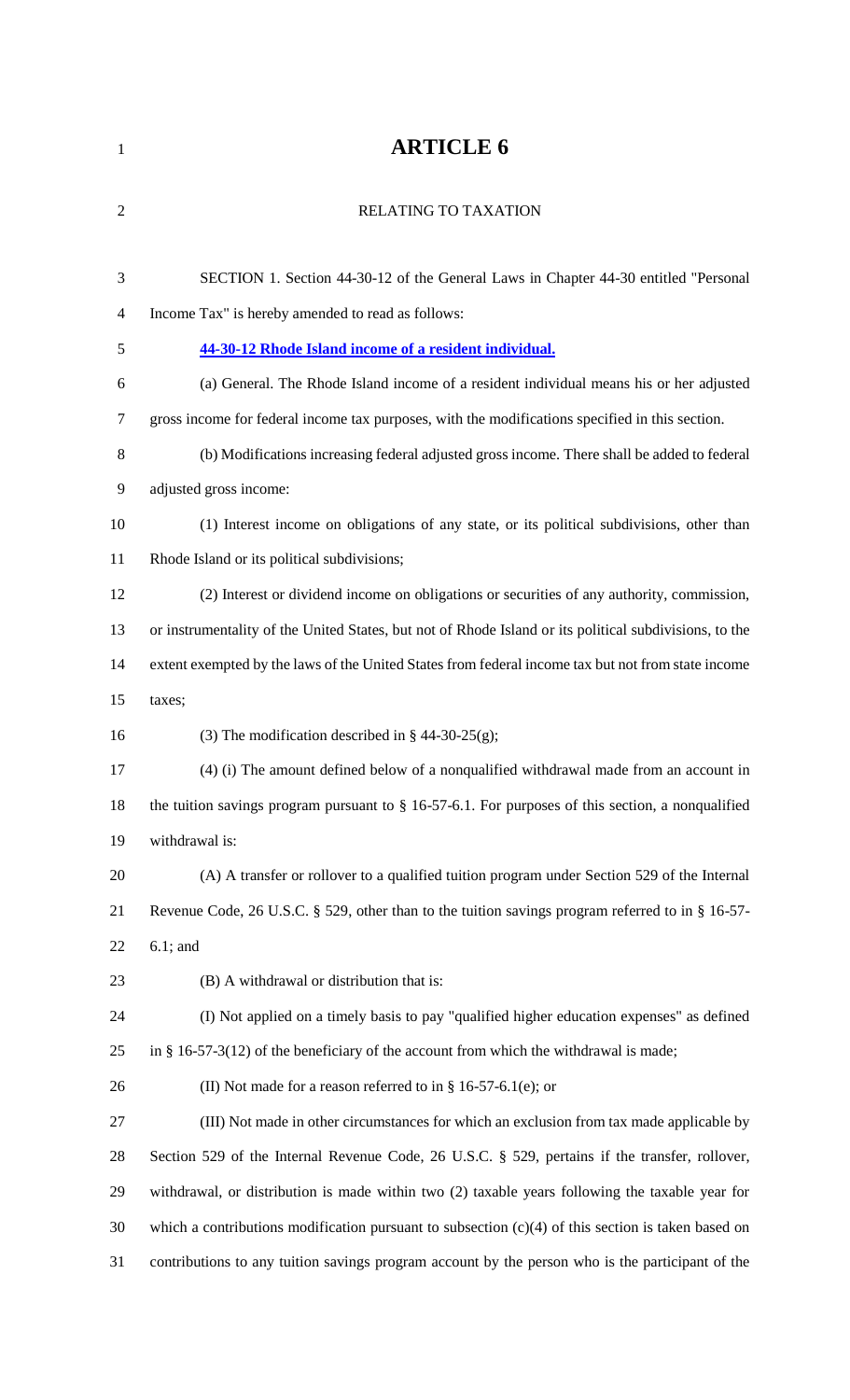account at the time of the contribution, whether or not the person is the participant of the account at the time of the transfer, rollover, withdrawal or distribution;

3 (ii) In the event of a nonqualified withdrawal under subsection  $(b)(4)(i)(A)$  or  $(b)(4)(i)(B)$  of this section, there shall be added to the federal adjusted gross income of that person for the taxable year of the withdrawal an amount equal to the lesser of:

 (A) The amount equal to the nonqualified withdrawal reduced by the sum of any administrative fee or penalty imposed under the tuition savings program in connection with the nonqualified withdrawal plus the earnings portion thereof, if any, includible in computing the person's federal adjusted gross income for the taxable year; and

 (B) The amount of the person's contribution modification pursuant to subsection (c)(4) of this section for the person's taxable year of the withdrawal and the two (2) prior taxable years less the amount of any nonqualified withdrawal for the two (2) prior taxable years included in computing the person's Rhode Island income by application of this subsection for those years. Any amount added to federal adjusted gross income pursuant to this subdivision shall constitute Rhode Island income for residents, nonresidents and part-year residents;

16 (5) The modification described in §  $44-30-25.1(d)(3)(i)$ ;

 (6) The amount equal to any unemployment compensation received but not included in federal adjusted gross income;

 (7) The amount equal to the deduction allowed for sales tax paid for a purchase of a 20 qualified motor vehicle as defined by the Internal Revenue Code  $\S$  164(a)(6); and

 (8) For any taxable year beginning on or after January 1, 2020, the amount of any Paycheck Protection Program loan forgiven for federal income tax purposes as authorized by the Coronavirus Aid, Relief, and Economic Security Act and/or the Consolidated Appropriations Act, 2021 and/or any other subsequent federal stimulus relief packages enacted by law, to the extent that the amount of the loan forgiven exceeds \$250,000, including an individual's distributive share of the amount of a pass-through entity's loan forgiveness in excess of \$250,000.

 (c) Modifications reducing federal adjusted gross income. There shall be subtracted from federal adjusted gross income:

 (1) Any interest income on obligations of the United States and its possessions to the extent includible in gross income for federal income tax purposes, and any interest or dividend income on obligations, or securities of any authority, commission, or instrumentality of the United States to the extent includible in gross income for federal income tax purposes but exempt from state income taxes under the laws of the United States; provided, that the amount to be subtracted shall in any case be reduced by any interest on indebtedness incurred or continued to purchase or carry

### Art6 RELATING TO TAXATION (Page -2-)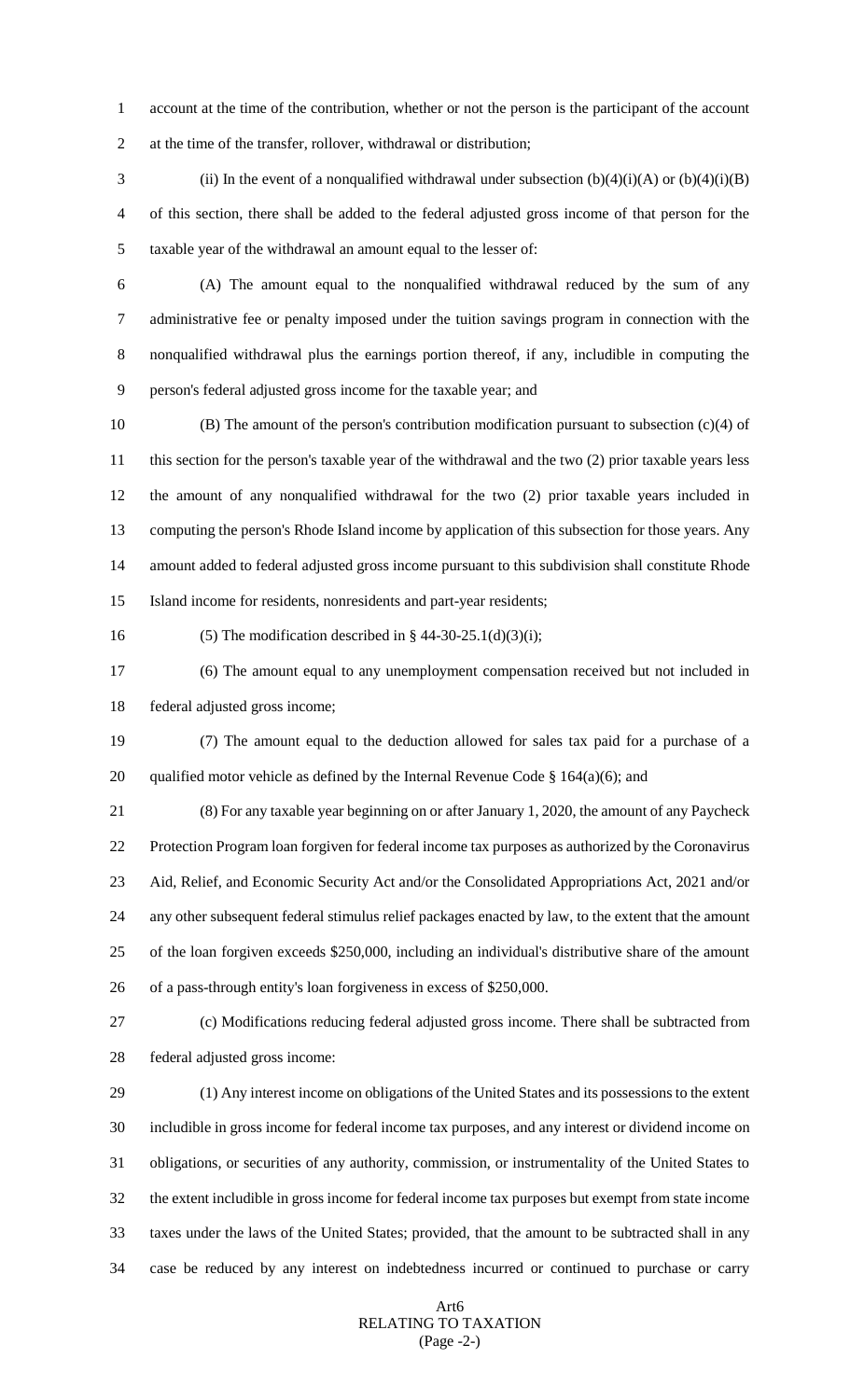obligations or securities the income of which is exempt from Rhode Island personal income tax, to the extent the interest has been deducted in determining federal adjusted gross income or taxable income;

(2) A modification described in § 44-30-25(f) or § 44-30-1.1(c)(1);

 (3) The amount of any withdrawal or distribution from the "tuition savings program" referred to in § 16-57-6.1 that is included in federal adjusted gross income, other than a withdrawal or distribution or portion of a withdrawal or distribution that is a nonqualified withdrawal;

 (4) Contributions made to an account under the tuition savings program, including the "contributions carryover" pursuant to subsection (c)(4)(iv) of this section, if any, subject to the following limitations, restrictions and qualifications:

 (i) The aggregate subtraction pursuant to this subdivision for any taxable year of the taxpayer shall not exceed five hundred dollars (\$500) or one thousand dollars (\$1,000) if a joint return;

(ii) The following shall not be considered contributions:

 (A) Contributions made by any person to an account who is not a participant of the account at the time the contribution is made;

 (B) Transfers or rollovers to an account from any other tuition savings program account or from any other "qualified tuition program" under section 529 of the Internal Revenue Code, 26 U.S.C. § 529; or

20 (C) A change of the beneficiary of the account;

 (iii) The subtraction pursuant to this subdivision shall not reduce the taxpayer's federal adjusted gross income to less than zero (0);

 (iv) The contributions carryover to a taxable year for purpose of this subdivision is the excess, if any, of the total amount of contributions actually made by the taxpayer to the tuition savings program for all preceding taxable years for which this subsection is effective over the sum of:

 (A) The total of the subtractions under this subdivision allowable to the taxpayer for all such preceding taxable years; and

 (B) That part of any remaining contribution carryover at the end of the taxable year which exceeds the amount of any nonqualified withdrawals during the year and the prior two (2) taxable years not included in the addition provided for in this subdivision for those years. Any such part shall be disregarded in computing the contributions carryover for any subsequent taxable year;

 (v) For any taxable year for which a contributions carryover is applicable, the taxpayer shall include a computation of the carryover with the taxpayer's Rhode Island personal income tax

### Art6 RELATING TO TAXATION (Page -3-)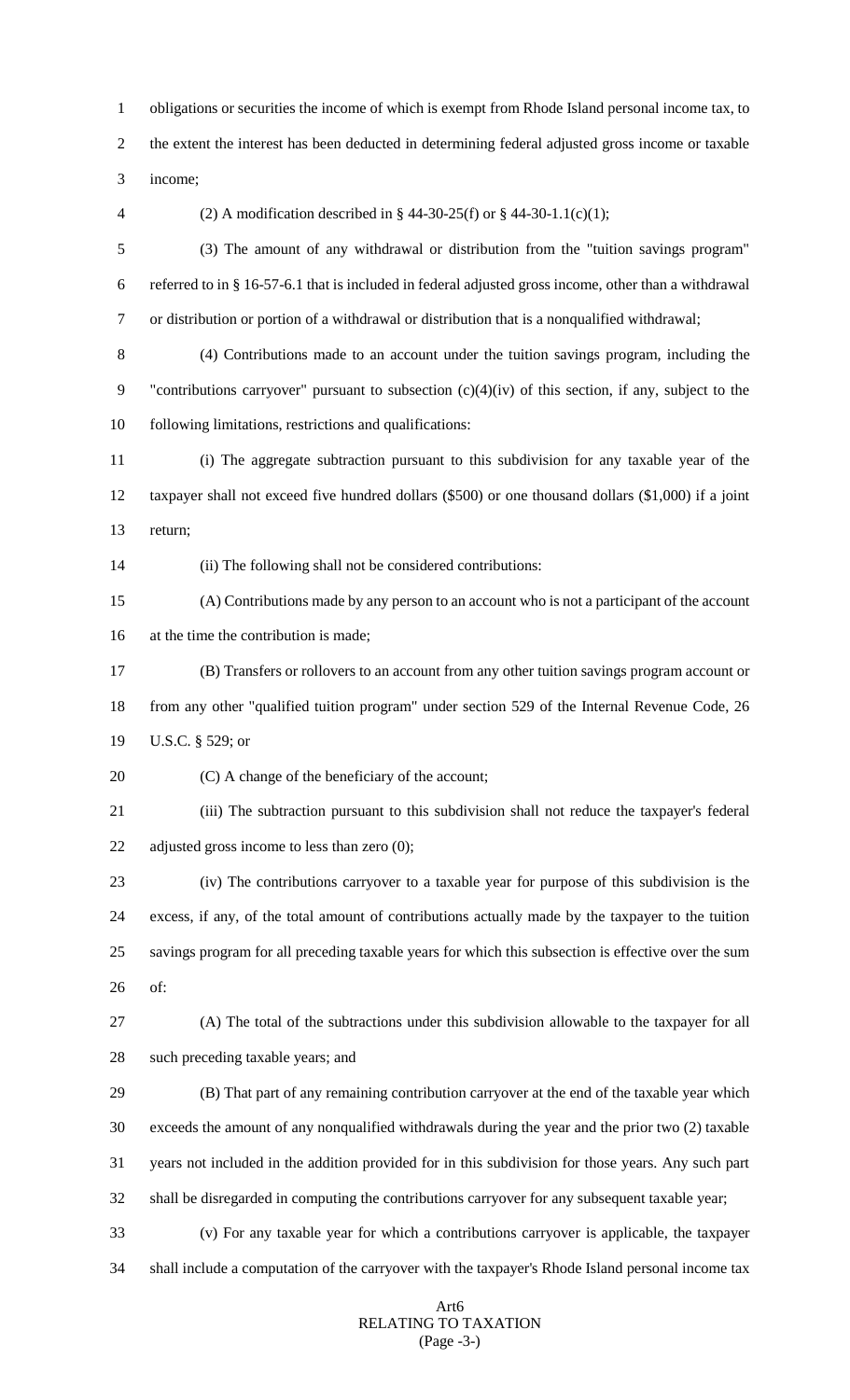return for that year, and if for any taxable year on which the carryover is based the taxpayer filed a joint Rhode Island personal income tax return but filed a return on a basis other than jointly for a subsequent taxable year, the computation shall reflect how the carryover is being allocated between the prior joint filers;

5 (5) The modification described in  $§$  44-30-25.1(d)(1);

 (6) Amounts deemed taxable income to the taxpayer due to payment or provision of insurance benefits to a dependent, including a domestic partner pursuant to chapter 12 of title 36 or other coverage plan;

(7) Modification for organ transplantation.

 (i) An individual may subtract up to ten thousand dollars (\$10,000) from federal adjusted gross income if he or she, while living, donates one or more of his or her human organs to another human being for human organ transplantation, except that for purposes of this subsection, "human organ" means all or part of a liver, pancreas, kidney, intestine, lung, or bone marrow. A subtract modification that is claimed hereunder may be claimed in the taxable year in which the human organ transplantation occurs.

 (ii) An individual may claim that subtract modification hereunder only once, and the subtract modification may be claimed for only the following unreimbursed expenses that are incurred by the claimant and related to the claimant's organ donation:

(A) Travel expenses.

(B) Lodging expenses.

21 (C) Lost wages.

- (iii) The subtract modification hereunder may not be claimed by a part-time resident or a nonresident of this state;
- (8) Modification for taxable Social Security income.
- (i) For tax years beginning on or after January 1, 2016:

 (A) For a person who has attained the age used for calculating full or unreduced social security retirement benefits who files a return as an unmarried individual, head of household, or married filing separate whose federal adjusted gross income for the taxable year is less than eighty thousand dollars (\$80,000); or

 (B) A married individual filing jointly or individual filing qualifying widow(er) who has attained the age used for calculating full or unreduced social security retirement benefits whose joint federal adjusted gross income for the taxable year is less than one hundred thousand dollars (\$100,000), an amount equal to the social security benefits includible in federal adjusted gross income.

# Art6 RELATING TO TAXATION (Page -4-)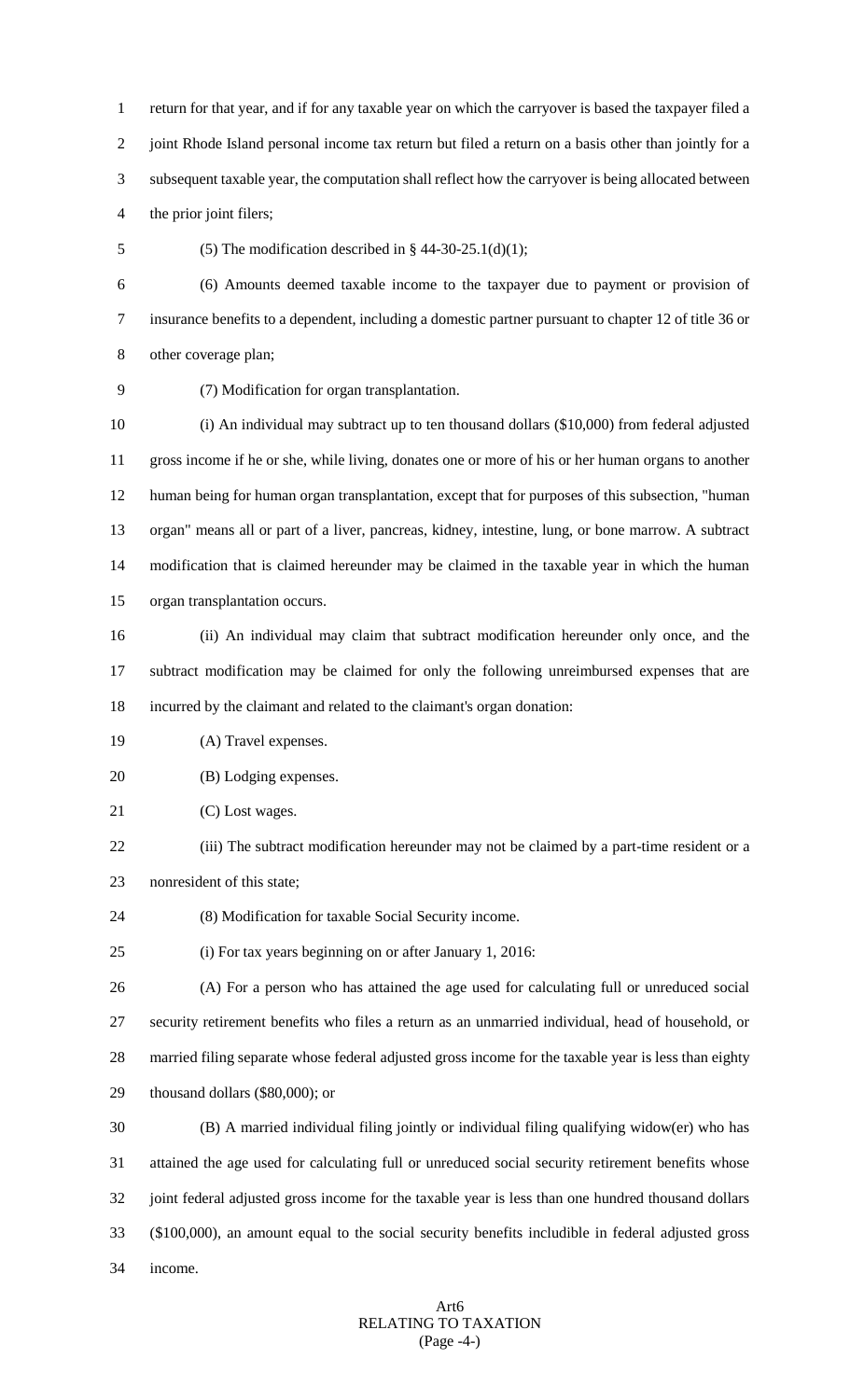- 1 (ii) Adjustment for inflation. The dollar amount contained in subsections  $(c)(8)(i)(A)$  and
- 2 (c)(8)(i)(B) of this section shall be increased annually by an amount equal to:
- 3 (A) Such dollar amount contained in subsections  $(c)(8)(i)(A)$  and  $(c)(8)(i)(B)$  of this section adjusted for inflation using a base tax year of 2000, multiplied by;
- 

(B) The cost-of-living adjustment with a base year of 2000.

 (iii) For the purposes of this section the cost-of-living adjustment for any calendar year is the percentage (if any) by which the consumer price index for the preceding calendar year exceeds the consumer price index for the base year. The consumer price index for any calendar year is the average of the consumer price index as of the close of the twelve-month (12) period ending on August 31, of such calendar year.

 (iv) For the purpose of this section the term "consumer price index" means the last consumer price index for all urban consumers published by the department of labor. For the purpose of this section the revision of the consumer price index which is most consistent with the consumer price index for calendar year 1986 shall be used.

 (v) If any increase determined under this section is not a multiple of fifty dollars (\$50.00), such increase shall be rounded to the next lower multiple of fifty dollars (\$50.00). In the case of a married individual filing separate return, if any increase determined under this section is not a multiple of twenty-five dollars (\$25.00), such increase shall be rounded to the next lower multiple of twenty-five dollars (\$25.00);

 (9) Modification for up to fifteen thousand dollars (\$15,000) of taxable retirement income 21 from certain pension plans or annuities.

 (i) For tax years beginning on or after January 1, 2017, a modification shall be allowed for up to fifteen thousand dollars (\$15,000) of taxable pension and/or annuity income that is included in federal adjusted gross income for the taxable year:

 (A) For a person who has attained the age used for calculating full or unreduced social security retirement benefits who files a return as an unmarried individual, head of household, or married filing separate whose federal adjusted gross income for such taxable year is less than the 28 amount used for the modification contained in subsection  $(c)(8)(i)(A)$  of this section an amount not to exceed \$15,000 of taxable pension and/or annuity income includible in federal adjusted gross income; or

 (B) For a married individual filing jointly or individual filing qualifying widow(er) who has attained the age used for calculating full or unreduced social security retirement benefits whose joint federal adjusted gross income for such taxable year is less than the amount used for the

## Art6 RELATING TO TAXATION (Page -5-)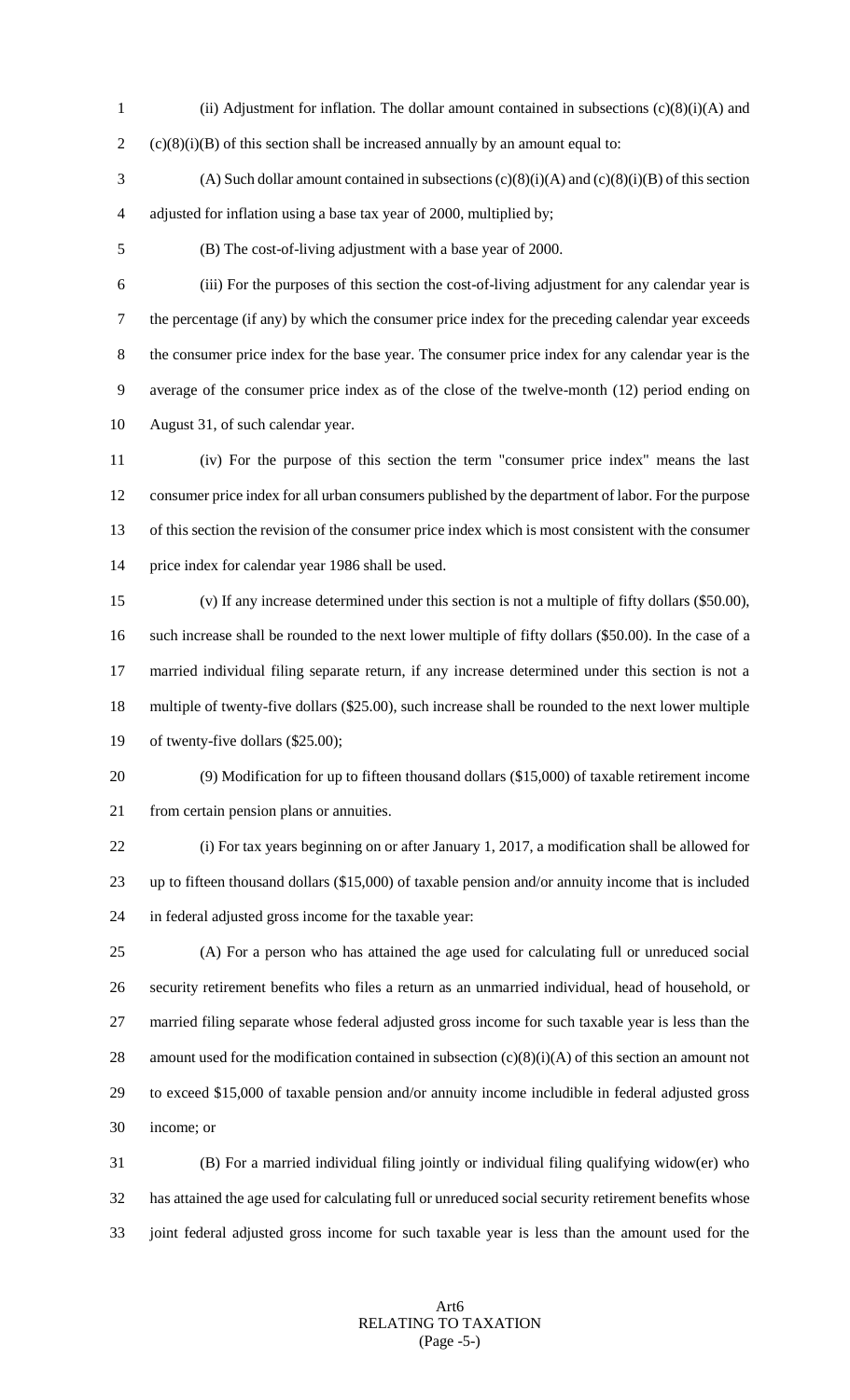1 modification contained in subsection (c)(8)(i)(B) of this section an amount not to exceed \$15,000

of taxable pension and/or annuity income includible in federal adjusted gross income.

 (ii) Adjustment for inflation. The dollar amount contained by reference in subsections  $(2)(9)(i)(A)$  and  $(c)(9)(i)(B)$  of this section shall be increased annually for tax years beginning on or after January 1, 2018, by an amount equal to:

6 (A) Such dollar amount contained by reference in subsections  $(c)(9)(i)(A)$  and  $(c)(9)(i)(B)$ of this section adjusted for inflation using a base tax year of 2000, multiplied by;

(B) The cost-of-living adjustment with a base year of 2000.

 (iii) For the purposes of this section, the cost-of-living adjustment for any calendar year is the percentage (if any) by which the consumer price index for the preceding calendar year exceeds the consumer price index for the base year. The consumer price index for any calendar year is the average of the consumer price index as of the close of the twelve-month (12) period ending on August 31, of such calendar year.

 (iv) For the purpose of this section, the term "consumer price index" means the last consumer price index for all urban consumers published by the department of labor. For the purpose of this section, the revision of the consumer price index which is most consistent with the consumer price index for calendar year 1986 shall be used.

 (v) If any increase determined under this section is not a multiple of fifty dollars (\$50.00), such increase shall be rounded to the next lower multiple of fifty dollars (\$50.00). In the case of a married individual filing a separate return, if any increase determined under this section is not a multiple of twenty-five dollars (\$25.00), such increase shall be rounded to the next lower multiple 22 of twenty-five dollars (\$25.00); and

 (10) Modification for Rhode Island investment in opportunity zones. For purposes of a taxpayer's state tax liability, in the case of any investment in a Rhode Island opportunity zone by the taxpayer for at least seven (7) years, a modification to income shall be allowed for the incremental difference between the benefit allowed under 26 U.S.C. § 1400Z-2(b)(2)(B)(iv) and 27 the federal benefit allowed under 26 U.S.C. § 1400Z-2(c).; and

- 28 (11) Modification for military service pensions.
- (i) For purposes of a taxpayer's state tax liability, a modification to income shall be allowed
- as follows:

(A) For the tax year beginning on January 1, 2023, a taxpayer may subtract from federal

32 adjusted gross income up to twenty percent (20%) of the taxpayer's military service pension

benefits included in federal adjusted gross income;

## Art6 RELATING TO TAXATION (Page -6-)